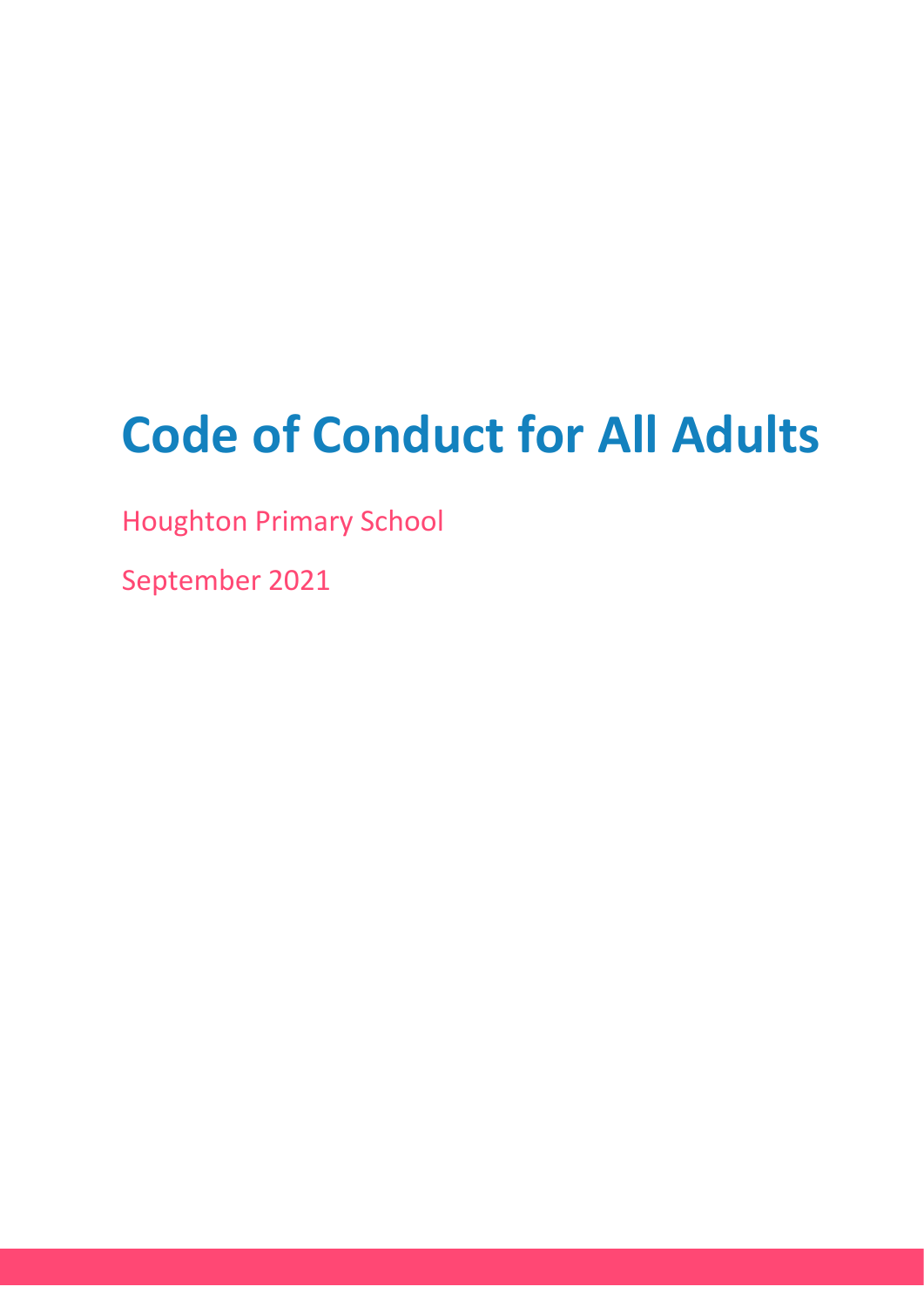# **Contents**

- 1. Introduction
- 2. Expected Professional Standards
- 3. Confidentiality
- 4. Propriety, Behaviour and Appearance
- 5. Sexual Contact with Children and Young People and Abuse of Trust
- 6. Infatuations and Crushes
- 7. Gifts, Rewards, Favouritism and Exclusion
- 8. Social Contact and Social Networking
- 9. Physical Contact, Personal Privacy and Personal Care
- 10. Behaviour Management and Physical Intervention
- 11. First Aid and Medication
- 12. One to One Situations and Meetings with Pupils
- 13. Transporting Pupils
- 14. Educational Visits and School Clubs
- 15. Curriculum
- 16. Photography, Videos and other Creative Arts
- 17. Unacceptable Use of ICT Facilities and Monitoring
- 18. Reporting Concerns and Recording Incidents
- 19. Monitoring and Review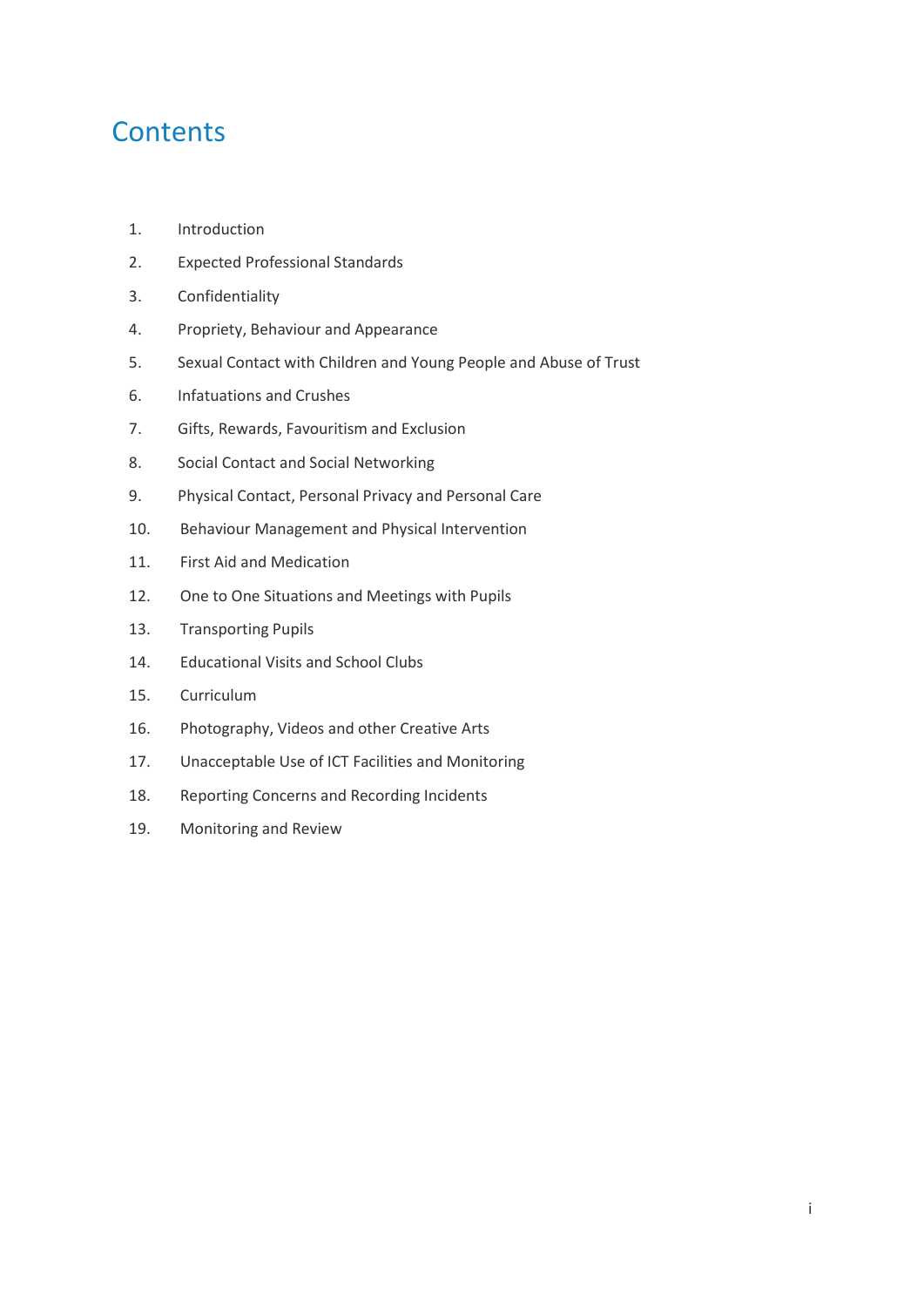# Code of Conduct for All Adults

#### 1. Introduction

- 1.1. The Code sets out the professional standards expected and the duty upon adults to abide by it. All adults have a duty to keep pupils safe, promote their welfare and to protect them from radicalisation (the Prevent Duty), abuse (sexual, physical and emotional), neglect and safeguarding concerns. This duty is, in part, exercised through the development of respectful, caring and professional relationships between adults and pupils and behaviour by adults that demonstrates integrity, maturity and good judgement. Following this Code will help to safeguard adults from being maliciously, falsely or mistakenly suspected or accused of misconduct in relation to pupils.
- 1.2. For the purposes of this Code, the term and references to 'adult' means the following: governing body members, all teaching and other employees (whether or not paid or unpaid, employed or self-employed and whether or not employed directly by the School, external contractors providing services to pupils on behalf of the School, teacher trainees and other trainees/apprentices, volunteers and any other individuals who work for or provide services on behalf of or for the School to include but not limited to all those detailed in the single central record (as amended). For the purposes of this Code 'young person/people', 'pupils' and 'child/ren' includes all those for whom the School provides education or other services.
- 1.3. This Code takes account of the most recent versions of the following guidance (statutory and non-statutory):
	- 'Keeping Children Safe in Education' Department of Education ('DfE') (statutory)
	- Working Together to Safeguard Children' HM Government (statutory)
	- 'Guidance for Safer Working Practice for those Working with Children and Young People in Education Settings' (non-statutory)

This Code cannot provide an exhaustive list of what is, or is not, appropriate behaviour for adults. However, it does highlight behaviour that is illegal, inappropriate or inadvisable in relation to the required professional standards. There will be occasions and circumstances in which adults have to make decisions or take action in the best interests of the pupil where no specific guidance has been given. Adults are expected to make responsible and informed judgements about their own behaviour in order to secure the best interests and welfare of the pupils.

1.4. Any behaviour in breach of this Code by employees may result in action under our disciplinary procedure. Such behaviour may constitute gross misconduct and, as such, may result in summary dismissal. The Governing Body will take a strict approach to serious breaches of this Code. Some breaches may be considered low level concerns which may be dealt with informally or formally under the disciplinary procedure.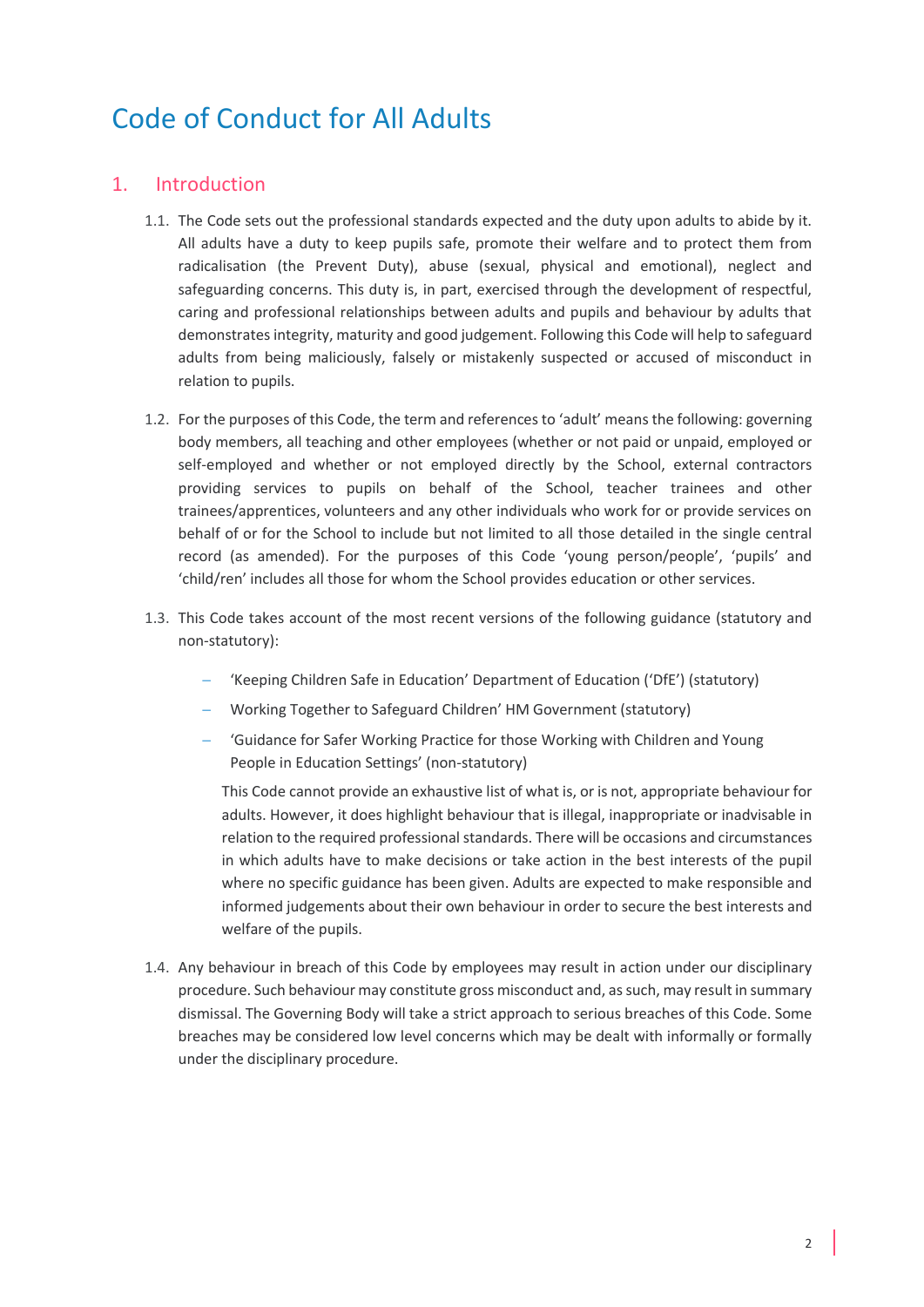#### 1.5. Safeguarding and Child Protection

Adults have a duty to act in accordance with the Safeguarding and Child Protection policy which is available on the [school website](http://www.houghton.cambs.sch.uk/index.php/about-us/policies) and report any safeguarding, child protection, welfare or radicalisation concerns about a pupil to the Designated Safeguarding Lead.

#### 1.6. Whistleblowing

Adults must raise concerns they have about the safeguarding or child protection practices by following the Whistleblowing Policy, which is available on the [school website](http://www.houghton.cambs.sch.uk/index.php/about-us/policies)*.* An adult who raises a matter under the whistleblowing policy or makes a public interest disclosure will have the protection of the relevant legislation.

1.7. Allegations of Abuse Against Teachers and Other Employees and Volunteers

Where it is alleged that an adult has:

- behaved in a way that has harmed a child, or may have harmed a child
- possibly committed a criminal offence against or related to a child
- behaved towards a child or children in a way that indicates they would pose a risk of harm to children
- behaved or may have behaved in a way that indicates they may not be suitable to work with children

then the governing body will follow the School's Procedure for Dealing with Allegations of Abuse Against Teachers and Other Employees and Volunteers and the guidance set out in Part Four of Keeping Children Safe in Education DfE which is available on the [school](http://www.houghton.cambs.sch.uk/index.php/about-us/policies)  [website.](http://www.houghton.cambs.sch.uk/index.php/about-us/policies)

#### 1.8. Low Level Concerns

In accordance with Part Four of Keeping Children Safe in Education, a low level concern is defined as behaviour towards a child that does not meet the harm threshold, as outlined in 1.7 above, but is a concern that an adult, working in or on behalf of the school, may have acted in a way that:

- $\overline{\phantom{a}}$  is inconsistent with the staff code of conduct, including inappropriate conduct outside of work, and
- does not meet the threshold or is otherwise not considered serious enough to consider a referral to the LADO.

Examples of low level concerns could include, but are not limited to:

- being over friendly with children;
- having favourites;
- taking photographs of children on their mobile phone;
- engaging with a child on a one-to-one basis in a secluded area or behind a closed door; or,
- using inappropriate sexualised, intimidating or offensive language.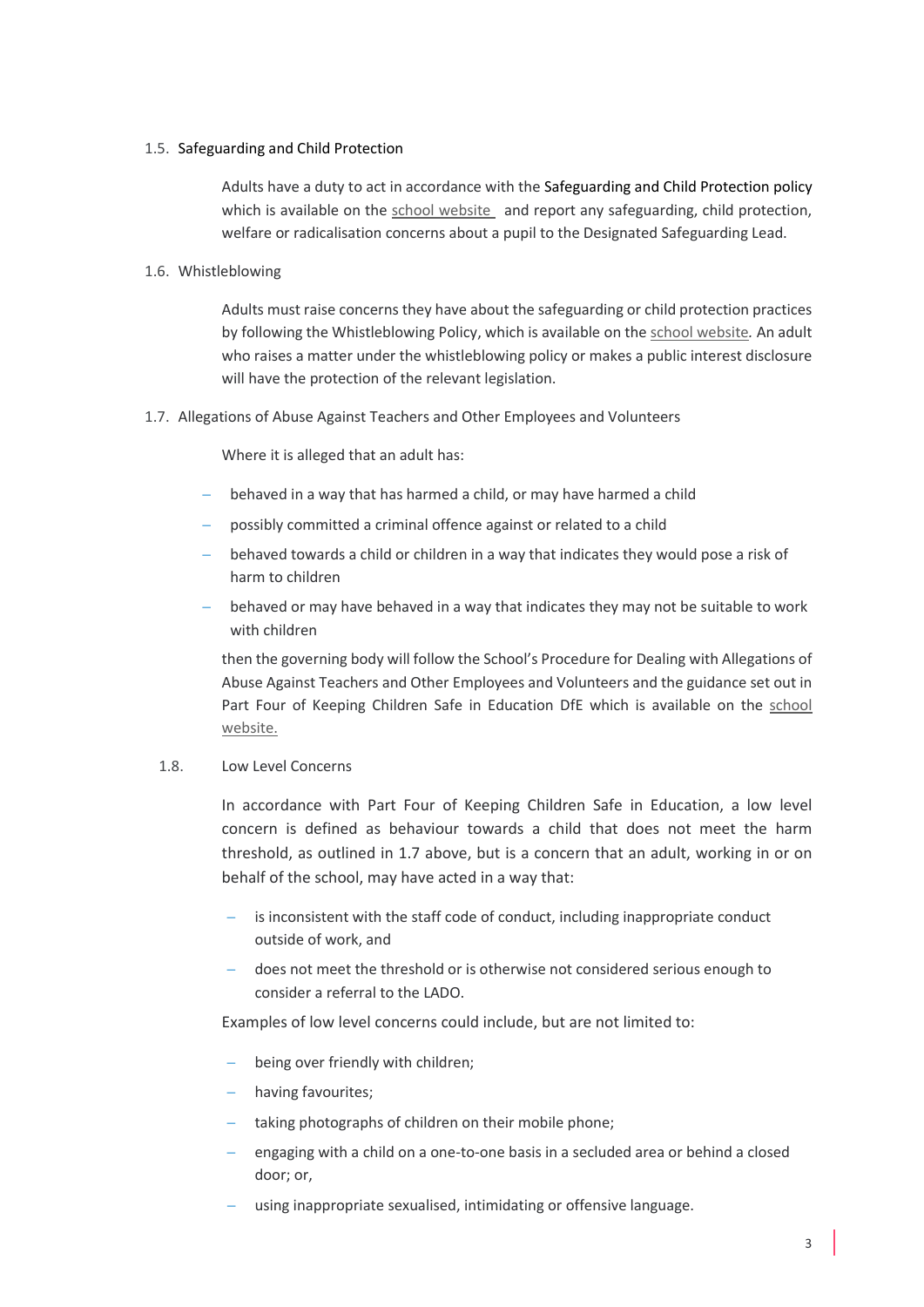The governing body is committed to creating and embedding a culture of openness, trust and transparency in which the school's values and expected behaviours, as set out in this policy, are adhered to, monitored and reinforced by all staff. All adults have a duty to report low level concerns, in addition to concerns that meet the harm threshold, to those with designated safeguarding responsibilities to ensure matters are dealt with promptly and appropriately. The governing body will manage all such concerns in accordance with Part Four of Keeping Children Safe in Education.

In the event that an adult has found themselves in a situation which could be misinterpreted, might appear compromising to others, and/or on reflection they believe they have behaved in such a way that they consider falls below the expected professional standards, the adult should self-refer to those with designated safeguarding responsibilities. The [governing body] is committed to creating an environment where staff are encouraged and feel confident to self-refer.

#### 2. Expected Professional Standards

- 2.1. All adults, as appropriate to the role and/or job description of the individual, must:
	- Place the well-being and learning of pupils at the centre of their professional practice
	- Have high expectations for all pupils, be committed to addressing underachievement, and work to help pupils progress regardless of their background and personal circumstances
	- Treat pupils fairly and with respect, take their knowledge, views, opinions and feelings seriously, and value diversity and individuality
	- Model the characteristics they are trying to inspire in pupils, including enthusiasm for learning, a spirit of enquiry, honesty, tolerance, social responsibility, patience, and a genuine concern for other people
	- Respond sensitively to the differences in the home backgrounds and circumstances of pupils, recognising the key role that parents and carers play in pupils' education
	- Seek to work in partnership with parents and carers, respecting their views and promoting understanding and co-operation to support the young person's learning and wellbeing in and out of School
	- Reflect on their own practice, develop their skills, knowledge and expertise, and adapt appropriately to learn with and from colleagues
	- Ensure that the same professional standards are always applied regardless of culture, disability, gender, language, racial origin, religious belief and/or sexual identity
- 2.2. Teachers are required to comply with the [Teachers' Standards September 1st 2012](https://www.gov.uk/government/uploads/system/uploads/attachment_data/file/301107/Teachers__Standards.pdf), in particular, Part 2 Personal and Professional Standards. All adults must be familiar with and act in accordance with the most recent versions of the following documents:
	- Part 1 of Keeping Children Safe in Education DfE (statutory)
	- Working Together to Safeguard Children HM Government (statutory)
	- Prevent Duty Guidance HM Government (statutory)
	- 'The Prevent Duty Departmental Advice for Schools and Childcare Providers' DfE
	- 'Guidance for Safer Working Practice for those Working with Children and Young People in Education Settings' (non-statutory).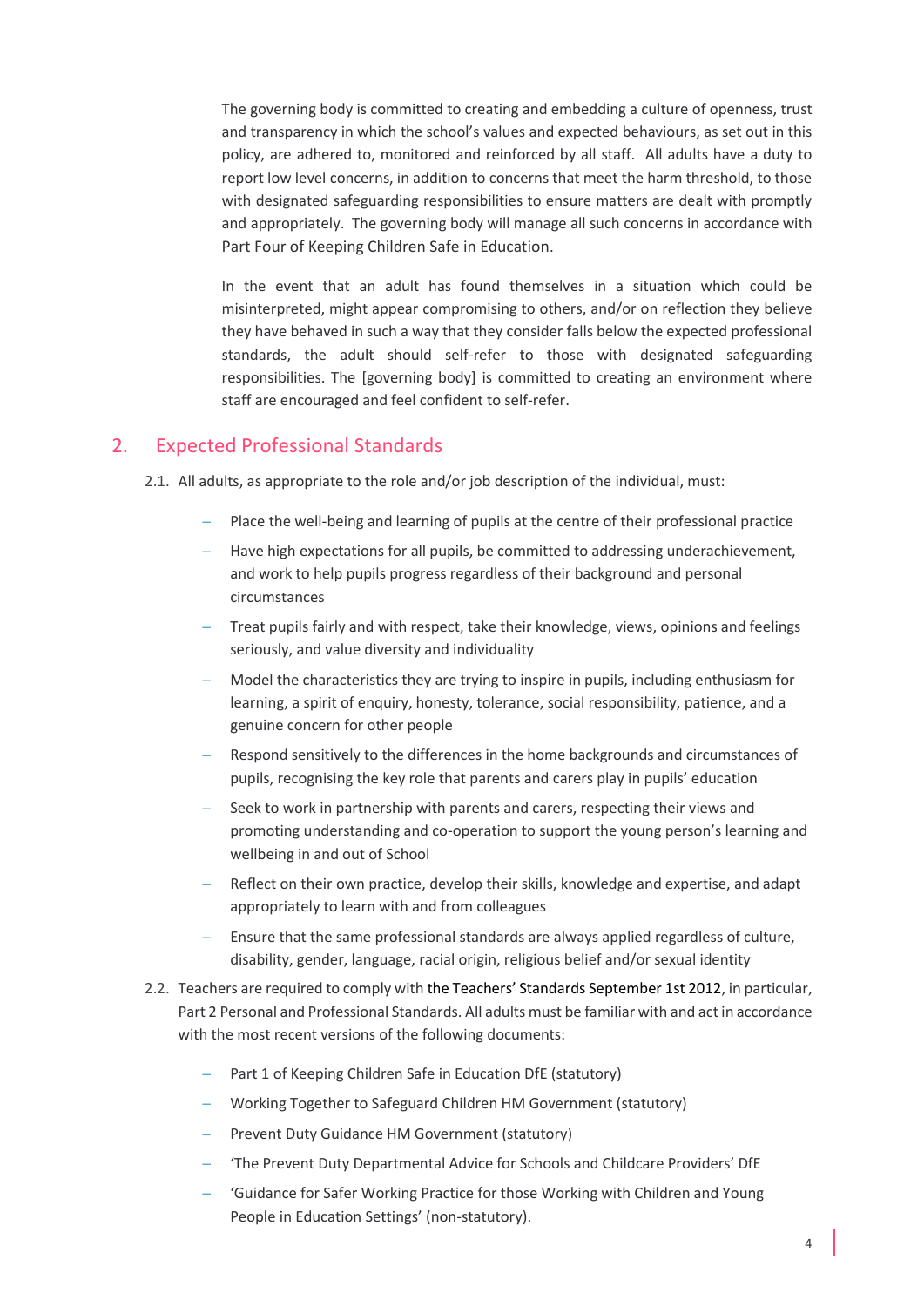2.3. An employee who fails to bring a matter of concern to the attention of senior management and/or the relevant agencies is likely to be subject to disciplinary action.

### 3. Confidentiality

- 3.1. As data controllers, all Schools are subject to the General Data Protection Regulation (GDPR) and Data Protection Act 2018 ("Data Protection Legislation"). In addition, teachers owe a common law duty of care to safeguard the welfare of their pupils. This duty is acknowledged in the provisions governing disclosure of information about pupils.
- 3.2. Adults may have access to special category personal data about pupils and their families, which must be kept confidential at all times and only shared when legally permissible to do so and in the interests of the child. Records should only be shared with those who have a legitimate professional need to see them. In circumstances where special category personal data needs to be shared, the Data Protection Legislation contains 'safeguarding of children and individuals at risk' as a processing condition that allows practitioners to share information without consent if it is not possible to gain consent. In such cases, adults have a duty to pass the information on without delay to those with designated safeguarding responsibilities. See paragraph 18 below.
- 3.3. Confidential or personal information about a pupil or their family must never be disclosed to anyone other than on a need to know basis and advice should be sought prior to disclosure to ensure such disclosure is in accordance with the Data Protection Legislation, The Education (Pupil Information) Regulations 2005 (Maintained Schools), and the School's Privacy Notices. In circumstances where the pupil's identity does not need to be disclosed the information should be used anonymously. The information must never be used to intimidate, humiliate, or embarrass the pupil. The information must never be used by anyone for their own or others advantage (including that of partners, friends relatives or other organisations).
- 3.4. Confidential information about pupils must be held securely. Confidential information about pupils must not be held off the School site other than on security protected School equipment. The information must only be stored for the length of time necessary to discharge the task for which it is required.
- 3.5. If a pupil or parent/carer makes a disclosure regarding abuse or neglect, the adult must follow the School's procedures and the guidance as set out in 'Keeping Children Safe in Education' DfE. Confidentiality must not be promised to the pupil or parent/carer, however, reassurance should be given that the information will be treated sensitively.
- 3.6. If an adult is in any doubt about the storage or sharing of information they must seek guidance from the Designated Safeguarding Lead. Any media or legal enquiries must be passed to senior management.

#### 4. Propriety, Behaviour and Appearance

4.1. All adults working with children have a responsibility to maintain public confidence in their ability to safeguard the welfare and best interests of pupils. They should adopt high standards of personal conduct in order to maintain the confidence and respect of their colleagues, pupils and the public in general. An adult's behaviour or actions, either in or out of the workplace, must not compromise their position within the work setting, or bring the School into disrepute. Nonexhaustive examples of unacceptable behaviour are contained in our disciplinary procedure/rules.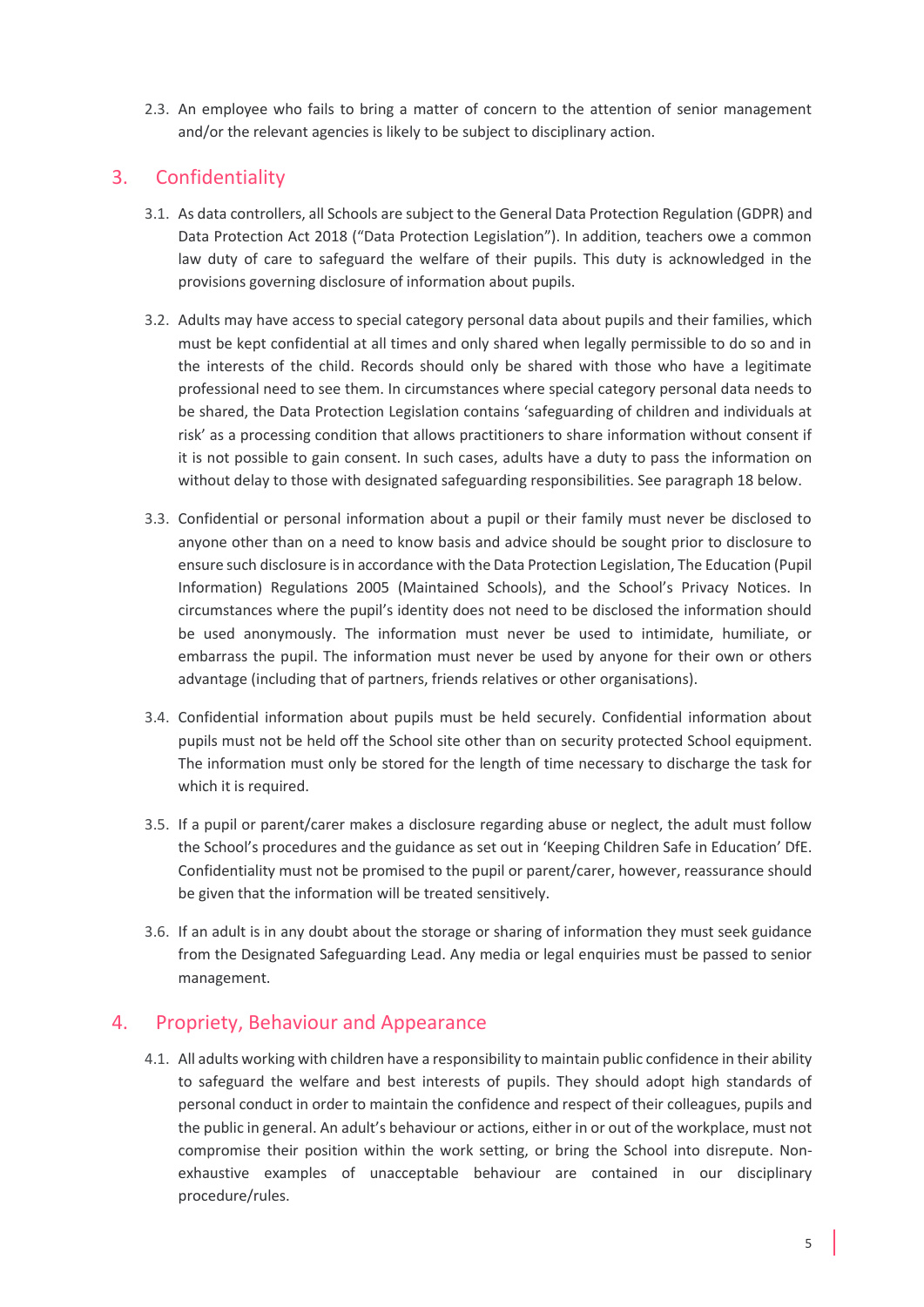- 4.2. Adults are required to notify the School immediately of any allegation/s of misconduct that are of a safeguarding nature made against them (or implicating them), by a child or adult in relation to any outside work or interest (whether paid or unpaid) and, of any arrest or criminal charge whether child-related or not. Where employees fail to do so, this will be treated as a serious breach of this Code and dealt with under our disciplinary procedure.
- 4.3. Individuals should not behave in a manner which would lead any reasonable person to:
	- Question their suitability to work with children
	- Act as an appropriate role model
	- Make, or encourage others to make sexual remarks to, or about, a pupil
	- Use inappropriate language to or in the presence of pupils
	- Discuss their personal or sexual relationships with or in the presence of pupils
	- Make, or encourage others to make, unprofessional personal comments which scapegoat, demean or humiliate, or might be interpreted as such

Behaving in an unsuitable way towards children may result in disqualification from childcare under the Childcare Act 2006, prohibition from teaching by the Teaching Regulation Agency (TRA), a bar from engaging in regulated activity, or action by another relevant regulatory.

- 4.4. A person's dress and appearance are matters of personal choice, self-expression, religious and cultural customs. However, adults must maintain an appropriate standard of dress and personal appearance at work which promotes a positive and professional image within a busy, active school environment. Clothing and footwear must be safe and clean and take account of health and safety considerations. Adults must ensure they are dressed in ways which are appropriate to their role and not likely to be viewed as offensive, revealing or sexually provocative and specifically should not distract, cause embarrassment or give rise to misunderstanding, should be religious and culturally sensitive and free of any political or otherwise contentious slogans, and not considered to be discriminatory. Adults who dress or appear in a manner which may be considered as inappropriate could render themselves vulnerable to criticism or, where the adult is an employee, allegations of misconduct that may lead to action under our disciplinary procedure.
- 4.5. Personal property of a sexually-explicit nature or property which might be regarded as promoting radicalisation or otherwise inappropriate such as books, magazines, CDs, DVDs or such material on any electronic media including links to such material must not be brought onto or stored on School premises or on any School equipment.

### 5. Sexual Contact with Children and Young People and Abuse of Trust

5.1. A relationship between an adult and a child or young person is not a relationship between equals; the adult has a position of power or influence. There is potential for exploitation and harm of children or vulnerable young people and all adults have a responsibility to ensure that an unequal balance of power is not used for personal advantage or gratification. Adults must not use their status or position to form or promote relationships with children (whether current pupils or not), that are of a sexual nature, or which may become so. Adults should maintain appropriate professional boundaries and avoid behaviour which might be misinterpreted by others. They should report any incident with this potential.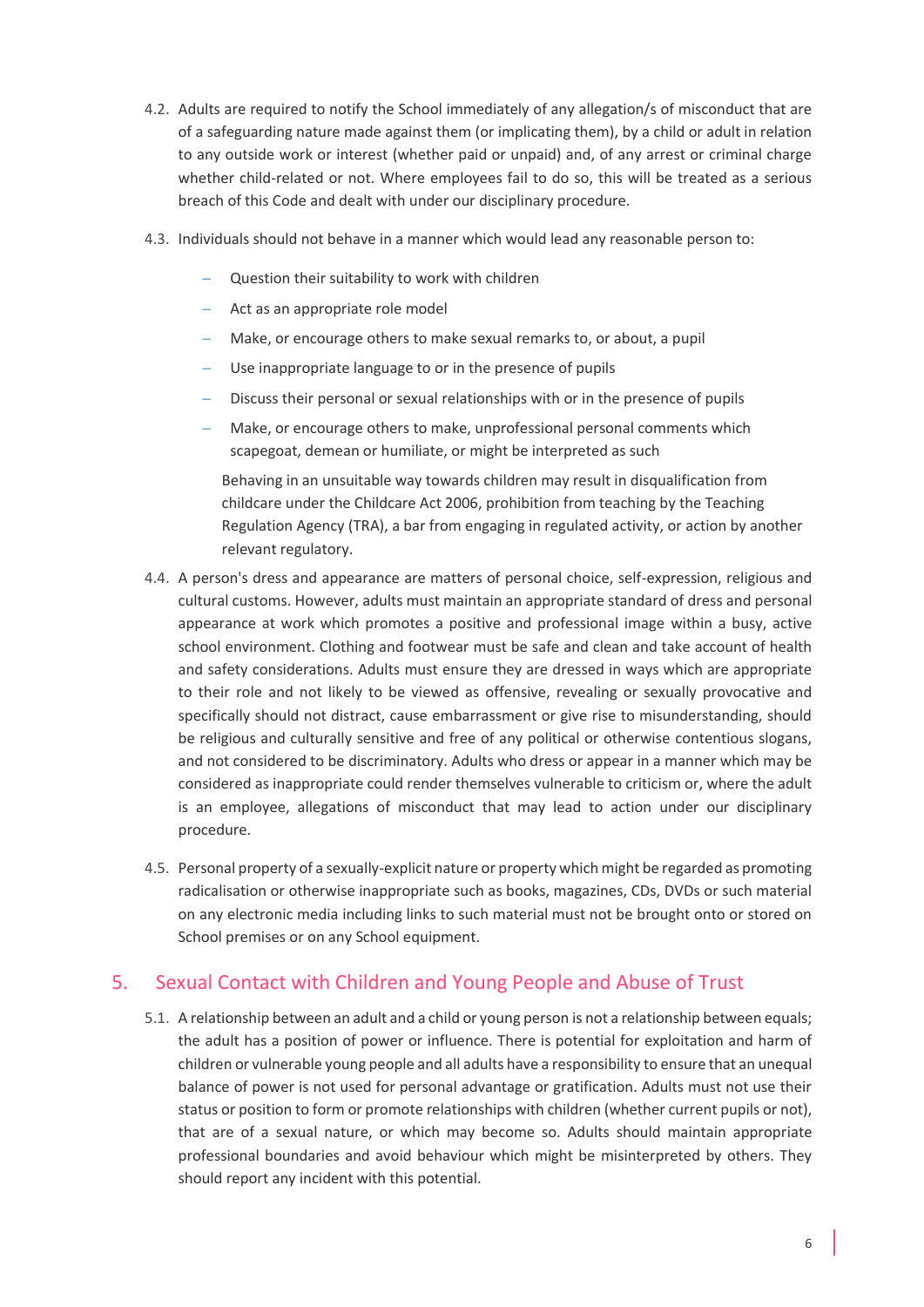- 5.2. Any sexual behaviour or activity, whether homosexual or heterosexual, by an adult with or towards a child/pupil or young person, is illegal. Children and young people are protected by the same laws as adults in relation to non-consensual sexual behaviour. They are additionally protected by specific legal provisions regardless of whether there is consent or not. Where a person aged 18 or over is in a specified position of trust with a child or young person under 18 years, the Sexual Offences Act 2003 makes it an offence for that person to engage in sexual activity with or in the presence of that child or to cause or incite that child to engage in or watch sexual activity.
- 5.3. Sexual behaviour includes non-contact activities, such as causing a child or young person to engage in or watch sexual activity or the production of indecent images of children. 'Working Together to Safeguard Children', Appendix A defines sexual abuse as "...forcing or enticing a child or young person to take part in sexual activities, not necessarily involving a high level of violence, whether or not the child is aware of what is happening…"
- 5.4. Adults must not have sexual relationships with pupils or have any form of communication with a child, which could be interpreted as sexually suggestive or provocative i.e. verbal comments, letters, notes, texts, electronic mail, phone calls, social networking contact or physical contact. The adult should not make sexual remarks to, or about, a child or discuss their own sexual relationships with or in the presence of pupils. Adults should take care that their language or conduct does not give rise to comment or speculations. Attitudes, demeanour and language all require care and thought.
- 5.5. There are occasions when adults embark on a course of behaviour known as 'grooming' where the sole purpose is to gain the trust of a child or young person, and manipulate that relationship so that sexual abuse can take place. Adults should be aware that conferring special attention without good reason or favouring a pupil has the potential to be construed as being part of a 'grooming' process, which is a criminal offence.

#### 6. Infatuations and Crushes

- 6.1. A child or young person may develop an infatuation with an adult who works with them. An adult, who becomes aware (may receive a report, overhear something, or otherwise notice any sign, no matter how small or seemingly insignificant) that a pupil has become or may be becoming infatuated with them or a colleague, must report this without delay to the Headteacher or the most senior manager, so that appropriate action can be taken to avoid any hurt, distress or embarrassment. The situation will be taken seriously and the adult should be careful to ensure that no encouragement of any kind is given to the pupil. It should also be recognised that careless and insensitive reactions may provoke false accusations.
- 6.2. Examples of situations which must be reported are given below:
	- Where an adult is concerned that they might be developing a relationship with a pupil which could have the potential to represent an abuse of trust
	- Where an adult is concerned that a pupil is becoming attracted to them or that there is a developing attachment or dependency
	- Where an adult is concerned that actions or words have been misunderstood or misconstrued by a pupil such that an abuse of trust might be wrongly suspected by others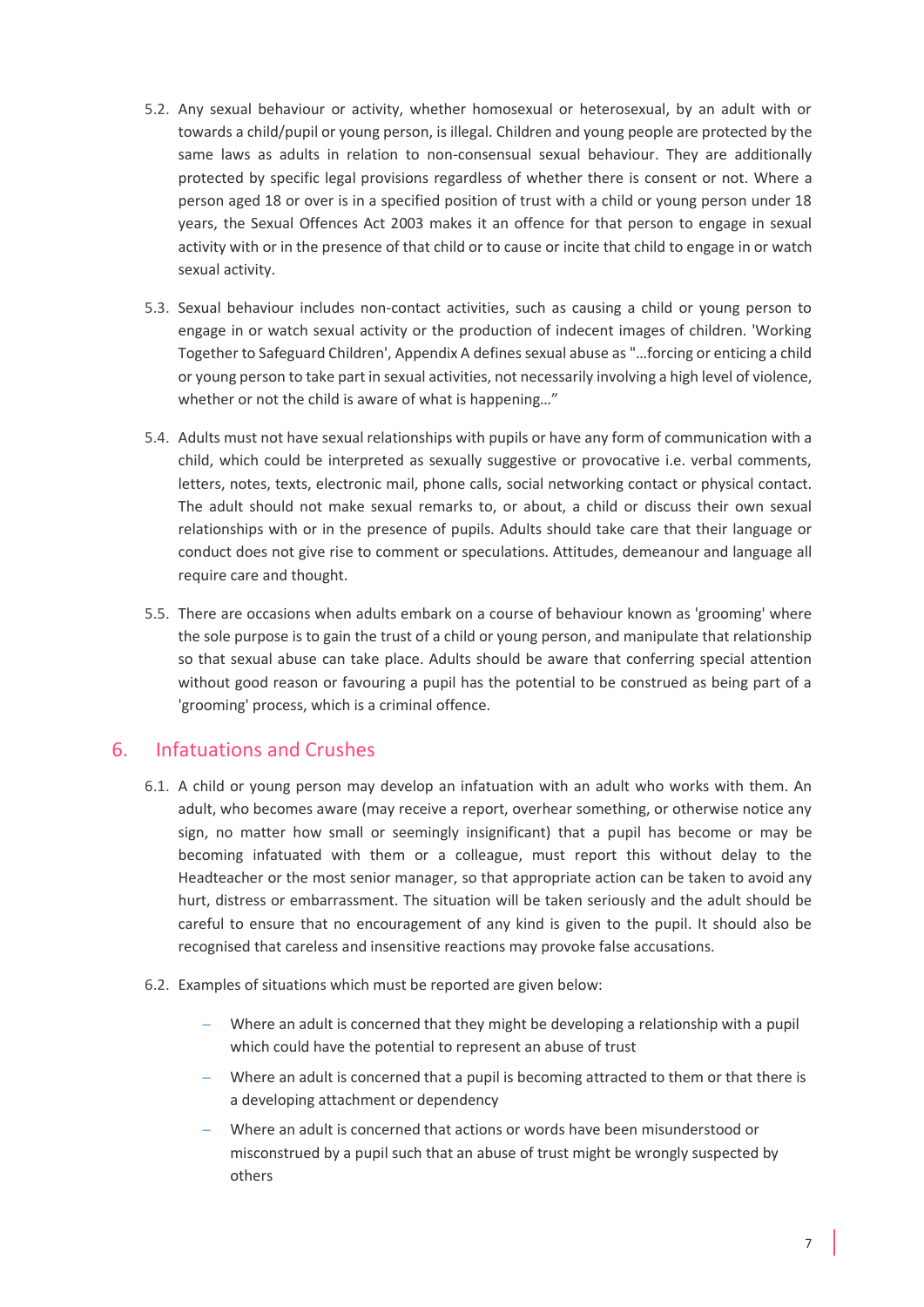Where an adult is concerned about the apparent development of a relationship by another adult or receives information about such a relationship

### 7. Gifts, Rewards, Favouritism and Exclusion

- 7.1. It is against the law for public servants to take bribes. Adults need to take care that they do not accept any gift that might be construed by others as a bribe, or lead the giver to expect preferential treatment. There are occasions when pupils or parents/carers wish to pass small tokens of appreciation to adults e.g. at Christmas or as a thank you and this is acceptable. However, it is unacceptable to receive gifts on a regular basis or of any significant value.
- 7.2. Personal gifts must not be given to pupils or their families/carers. This could be misinterpreted as a gesture either to bribe or groom. It might be perceived that a 'favour' of some kind is expected in return. Any reward given to a pupil should be consistent with the School's behaviour or rewards policy, recorded, and not based on favouritism.
- 7.3. Care should be taken when selecting children for specific activities, jobs, privileges and when pupils are excluded from an activity in order to avoid perceptions of favouritism or injustice. Methods of selection and exclusion should be subject to clear, fair and agreed criteria.

### 8. Social Contact and Social Networking

- 8.1. Communication between pupils and adults, by whatever method, should take place within clear and explicit professional boundaries. This includes the wider use of technology such as mobile phones, tablets, text messages, emails, instant messages, websites, social media such as Facebook, Twitter, Instagram, chat-rooms, forums, blogs, apps such as Whatsapp, gaming sites, digital cameras, videos, webcams and other handheld devices. Adults should not share any personal information with pupils and they should not request, or respond to, any personal information from the child/young person, other than that which might be appropriate as part of their professional role. They should ensure that all communications are transparent and avoid any communication that could be interpreted as 'grooming behaviour'.
- 8.2. Adults must not give their personal contact details such as home/mobile phone number; home or personal e-mail address or social networking details to pupils unless the need to do so is agreed in writing with senior management. If, for example, a pupil attempts to locate an adult's personal contact details and attempts to contact or correspond with them, the adult should not respond and must report the matter to their manager.
- 8.3. It is recommended that adults ensure that all possible privacy settings are activated to prevent pupils from making contact on personal profiles and to prevent pupils from accessing photo albums or other personal information which may appear on social networking sites.
- 8.4. Adults are personally responsible for what they communicate in social media and must bear in mind that what is published might be read by us, pupils, parents and carers, the general public, future employers and friends and family for a long time. Adults must ensure that their online profiles are consistent with the professional image expected by us and must not post material which damages the reputation of the School or which causes concern about their suitability to work with children and young people. Those who post material which may be considered as inappropriate could render themselves vulnerable to criticism or, in the case of an employee, allegations of misconduct which may be dealt with under the disciplinary procedure. Even where it is made clear that the writer's views on such topics do not represent those of the School, such comments are inappropriate.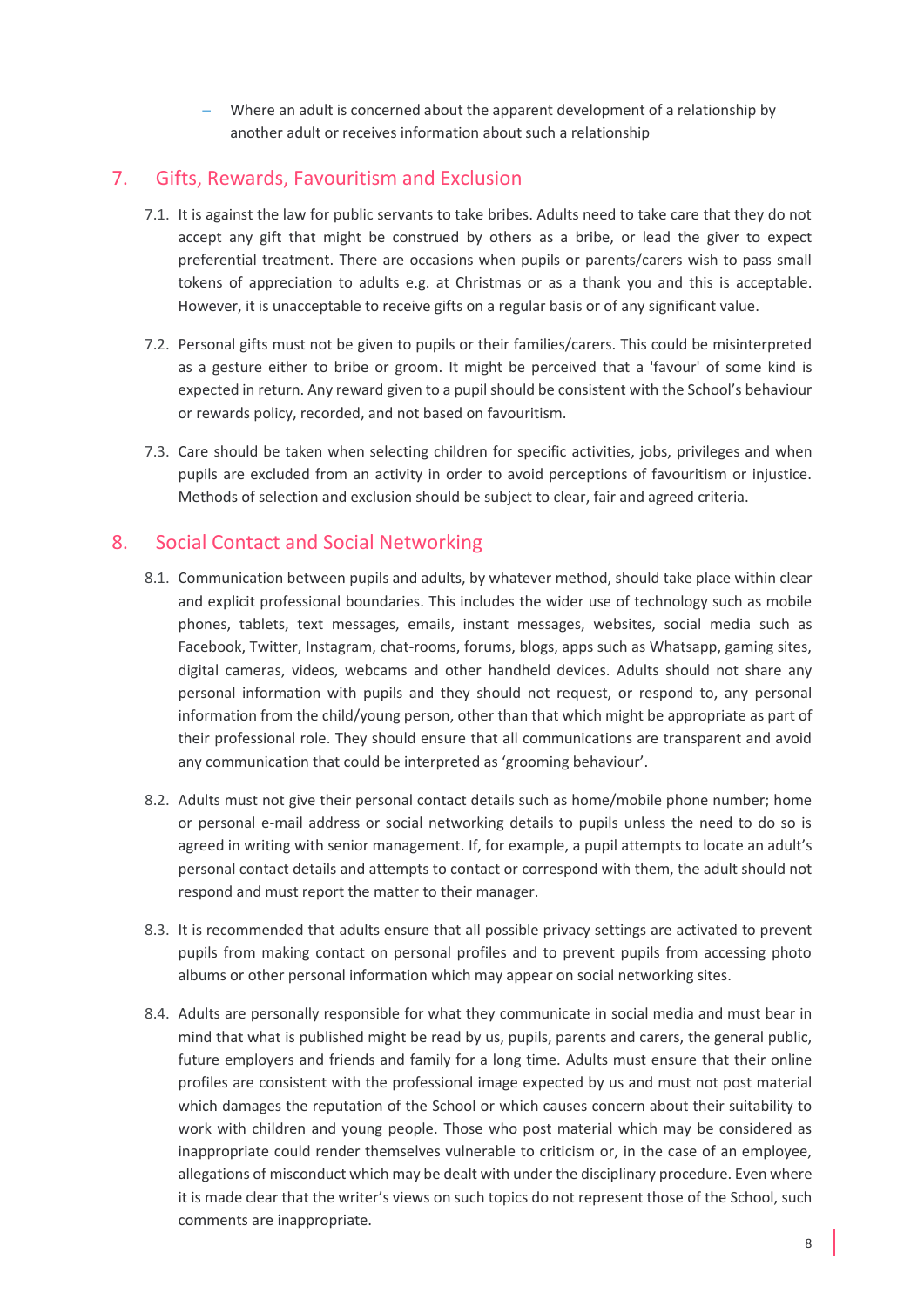- 8.5. Adults are advised not to have any online friendships with any young people under the age of 18 unless they are family members or close family friends. Adults are advised not to have online friendships with parents or carers of pupils or members of the Governing Body/Trustees. Where such online friendships exist, adults must ensure appropriate professional boundaries are maintained.
- 8.6. It is acknowledged that adults may have genuine friendships and social contact with parents or carers of pupils, independent of the professional relationship. Adults should, however:
	- Inform senior management of any relationship with a parent/carer where this extends beyond the usual parent/carer/professional relationship
	- Advise senior management of any regular social contact they have with a pupil or parent/carer, which could give rise to concern
	- Inform senior management of any requests or arrangements where parents/carers wish to use their services outside of the workplace e.g. babysitting, tutoring
	- Always approve any planned social contact with pupils or parents/carers with senior colleagues, for example, when it is part of a reward scheme
	- $-I$  If a parent/carer seeks to establish social contact, or if this occurs coincidentally, the adult should exercise their professional judgment and should ensure that all communications are transparent and open to scrutiny.
- 8.7. Some employees may, as part of their professional role, be required to support a parent or carer. If that person comes to depend upon the employee or seeks support outside of their professional role this should be discussed with senior management and, where necessary, referrals made to the appropriate support agency.

### 9. Physical Contact, Personal Privacy and Personal Care

- 9.1. There are occasions when it is entirely appropriate and proper for employees to have physical contact with pupils, but it is crucial that they only do so in ways appropriate to their professional role and in relation to the pupil's individual needs and any agreed care plan. When physical contact is made with pupils this should be in response to their needs at the time, of limited duration and appropriate given their age, stage of development, gender, ethnicity, culture and background. Employees must use their professional judgement at all times. It is not possible to be specific about the appropriateness of each physical contact, since an action that is appropriate with one pupil in one set of circumstances may be inappropriate in another, or with a different pupil.
- 9.2. Physical contact should never be secretive or casual, or for the gratification of the adult, or represent a misuse of authority. Adults should never touch a pupil in a way which may be considered indecent. If an adult believes that an action could be misinterpreted, the incident and circumstances should be reported as soon as possible to the headteacher (or Chair of Governors in the case of the headteacher reporting) and recorded as appropriate on the pupil's safeguarding file.

Physical contact, which occurs regularly with a pupil or pupils, is likely to raise questions unless the justification for this is part of a formally agreed plan (for example in relation to pupils with SEN or physical disabilities). Any such contact should be the subject of an agreed and open School policy and subject to review. Where feasible, employees should seek the pupil's permission before initiating contact. Adults should listen, observe and take note of the pupil's reaction or feelings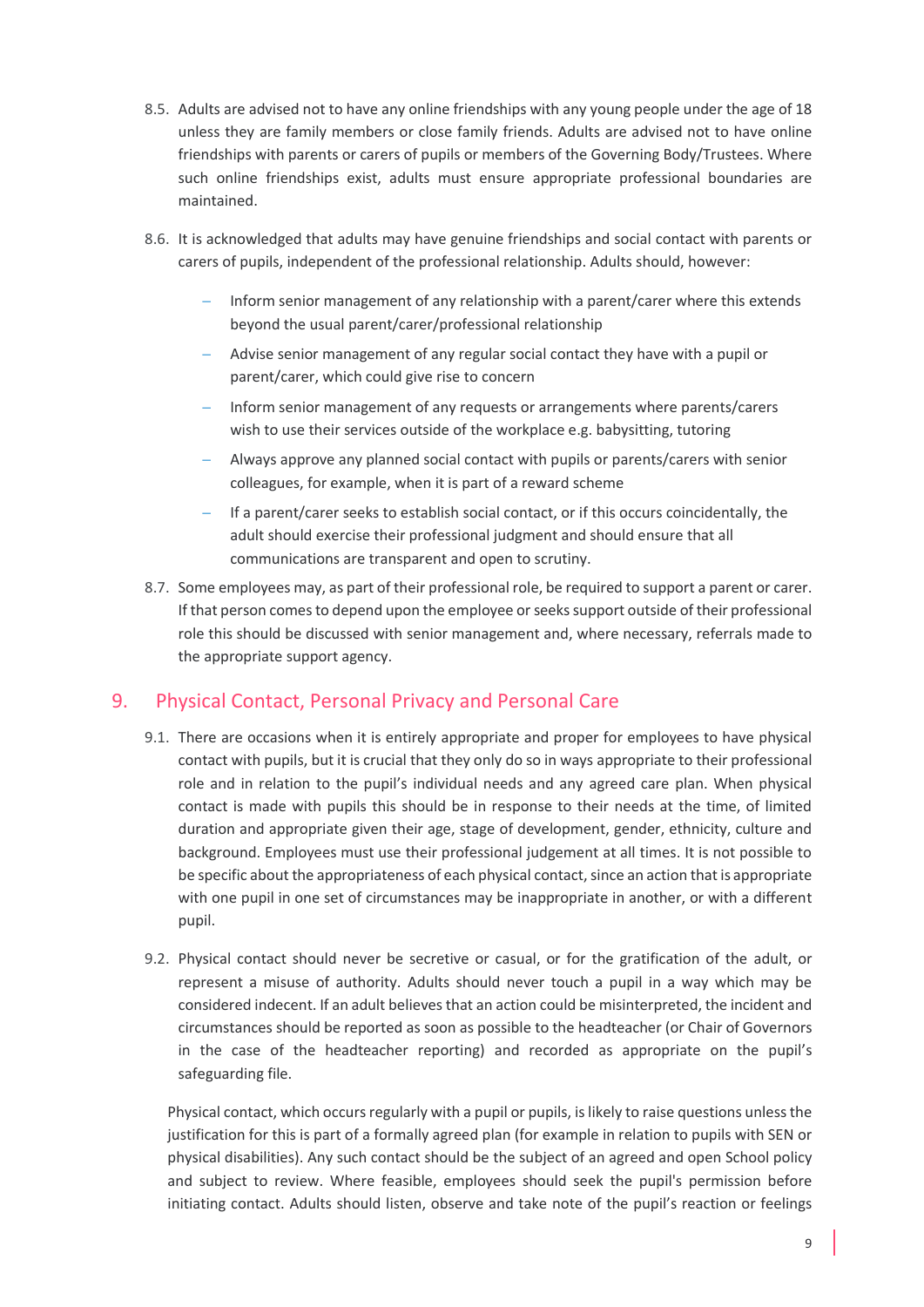and, so far as is possible, use a level of contact which is acceptable to the pupil for the minimum time necessary.

- 9.3. There may be occasions when a distressed pupil needs comfort and reassurance. This may include age-appropriate physical contact. Adults should remain self-aware at all times in order that their contact is not threatening, intrusive or subject to misinterpretation. Adults should always tell a colleague when and how they offered comfort to a distressed pupil.
- 9.4. Where an adult has a particular concern about the need to provide this type of care and reassurance they should seek further advice from a senior manager.
- 9.5. Some employees, for example, those who teach PE and games, or who provide music tuition will on occasions have to initiate physical contact with pupils in order to support a pupil so they can perform a task safely, to demonstrate the use of a particular piece of equipment/instrument or assist them with an exercise. This should be done with the pupil's agreement. Contact under these circumstances should be for the minimum time necessary to complete the activity and take place in a safe and open environment. Adults should remain sensitive to any discomfort expressed verbally or non-verbally by the pupil.
- 9.6. All parties should clearly understand from the outset what physical contact is necessary and appropriate in undertaking specific activities. Keeping parents/carers informed of the extent and nature of any physical contact may also prevent allegations of misconduct arising. Any incidents of physical contact that cause concern or fall outside of these protocols and guidance should be reported to the senior manager and parent/carer.
- 9.7. Pupils are entitled to respect and privacy when changing clothes or taking a shower. However, there needs to be an appropriate level of supervision in order to safeguard pupils, satisfy health and safety considerations and ensure that bullying or teasing does not occur. This supervision should be appropriate to the needs and age of the pupils concerned and sensitive to the potential for embarrassment. Adults who are required as part of their role to attend changing rooms should announce their intention of entering any pupil changing rooms and only remain in the room where the pupil/s needs require this.
- 9.8. Employees with a job description which includes intimate care duties will have appropriate training and written guidance including a written care plan for any pupil who could be expected to require intimate care. Staff should adhere to the school's intimate and personal care policies. No other adult should be involved in intimate care duties except in an emergency. A signed record should be kept of all intimate and personal care tasks undertaken and, where these have been carried out in another room, include times left and returned. Employees should not assist with personal or intimate care tasks which the pupil is able to undertake independently.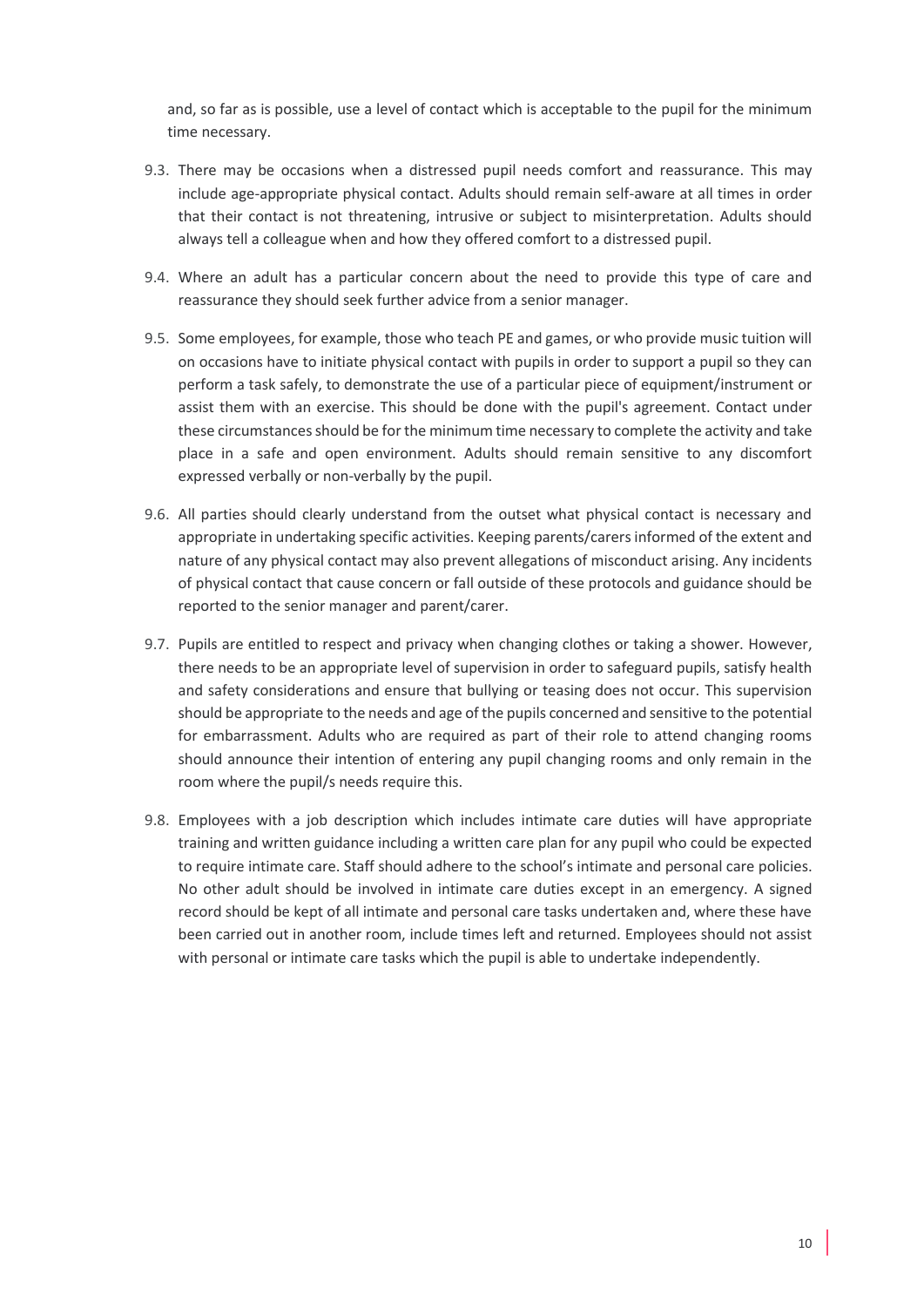#### 10. Behaviour Management and Physical Intervention

- 10.1.All pupils have a right to be treated with respect and dignity. Adults must not use any form of degrading treatment to punish a pupil. The use of sarcasm, demeaning or insensitive comments towards pupils is not acceptable in any situation. Deliberately intimidating pupils by shouting aggressively, hectoring or overbearing physical presence is not acceptable in any situation. Any sanctions or rewards used should be part of our Behaviour Management Policy.
- 10.2.Physical intervention can only be justified in exceptional circumstances. Non-statutory guidance is available from the Department of Education website. See 'Use of reasonable force - advice for Head Teachers, Staff and Governing Bodies'. Adults may legitimately intervene to prevent a pupil from committing a criminal offence, injuring themselves or others, causing damage to property, engaging in behaviour prejudicial to good order and to maintain good order and discipline. Adults should have regard to the health and safety of themselves and others. It is always unlawful to use force as a punishment. The use of unwarranted physical force is likely to constitute a criminal offence.
- 10.3.Where a pupil has specific needs in respect of particularly challenging behaviour, a positive handling plan, including a risk assessment, should be put in place and agreed by all parties. Where it is judged that a pupil's behaviour presents a serious risk to themselves or others, a robust risk assessment that is regularly reviewed and a physical intervention plan, where relevant, must be put in place. All incidents and subsequent actions should be recorded and reported to a manager and the pupil's parents/carers. Where it can be anticipated that physical intervention is likely to be required, a plan should be put in place that the pupil and parents/carers are aware of and have agreed to. Parental consent does not permit the use of unlawful physical intervention or deprive a pupil of their liberty. The School has separate policies on Behaviour Management and the Use of Physical Intervention.

#### 11. First Aid and Medication

- 11.1.The School has a separate policy on supporting pupils with a medical condition. Employees should have regard to the statutory guidance 'Supporting pupils at school with medical conditions' DfE December 2015, which includes advice on managing medicines. All settings must have an adequate number of qualified first aiders/appointed persons. Employees must have had the appropriate training and achieved the necessary level of competency before administering first aid or medication or taking on the responsibility to support pupils with medical conditions. If an adult is concerned or uncertain about the amount or type of medication being given to a pupil this should be discussed with the Designated Safeguarding Lead.
- 11.2.Adults taking medication that may affect their ability to care for children should seek medical advice regarding their suitability to do so and should not work with pupils whilst taking medication unless medical advice confirms that they are able to do so. Adult medication on the premises must be securely stored out of the reach of children.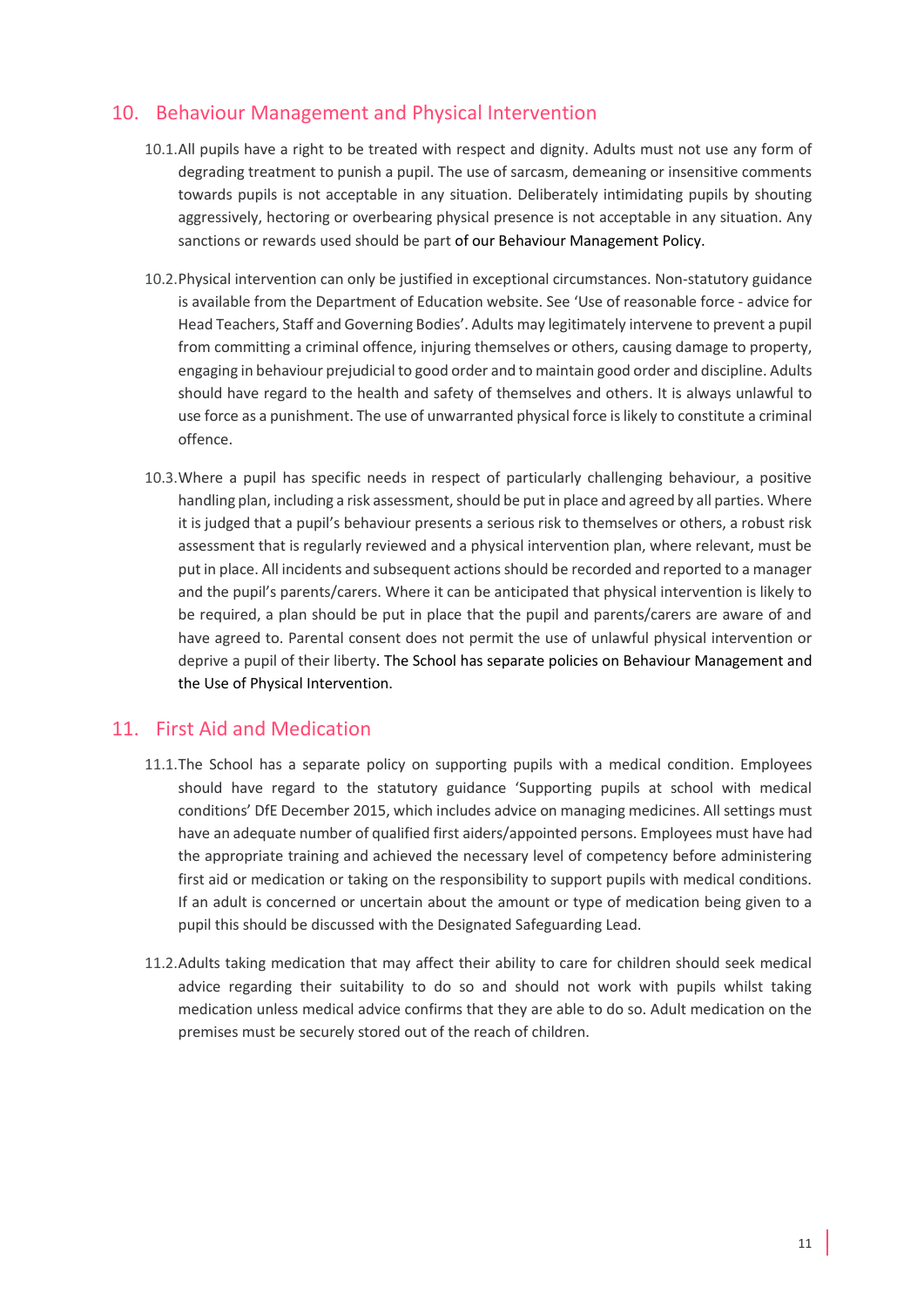### 12. One to One Situations and Meetings with Pupils

- 12.1.One to one situations have the potential to make children/young persons more vulnerable to harm by those who seek to exploit their position of trust. Adults working in one to one settings with pupils may also be more vulnerable to unjust or unfounded allegations being made against them. Adults must recognise this possibility and plan and conduct such meetings accordingly. Every attempt should be made to ensure that the safety and security needs of both adults and pupils are met. Managers should undertake a risk assessment in relation to the specific nature and implications of one to one work for each adult and pupil, which should be reviewed regularly. Where such a meeting is demonstrably unavoidable, it is advisable to avoid remote or secluded areas and to ensure that the door of the room is left open and/or visual/auditory contact with others is maintained. Any arrangements should be reviewed on a regular basis.
- 12.2. Pre-arranged meetings with pupils away from the premises or on the School site when the School is not in session are not permitted unless written approval is obtained from their parent/carer and the Headteacher or another senior colleague with delegated authority.
- 12.3.No pupil should be in or invited into, the home of an adult who works with them unless they are family members or close family friends, in which case adults are advised to notify their line manager. Pupils must not be asked to assist adults with jobs or tasks at or in their private accommodation or for their personal benefit.
- 12.4.There are occasions during exam periods when timetables clash and arrangements need to be made to preserve the integrity of the examination process. In these circumstances, exam boards may allow candidates to take an exam the following morning, including Saturdays. The examination board requires the centre to determine a method of supervision on journeys to and from the centre and overnight, which ensures the candidate's wellbeing. This supervision may be undertaken by a parent/carer or, employees may be asked to volunteer to supervise pupils, which may with prior approval be in their own home.
- 12.5.Other than in an emergency, an adult must not enter a pupil's home if the parent/carer is absent. Always make detailed records including times of arrival and departure and ensure any behaviour or situation that gives rise to concern is discussed with a senior manager/Headteacher]. A risk assessment should be undertaken and appropriate risk management measures put in place prior to any planned home visit taking place. In the unlikely event that little or no information is available, home visits should not be made alone. The School has a separate lone-working policy.

### 13. Transporting Pupils

13.1.In certain situations, e.g. out of school activities, adults may agree to transport pupils. Transport arrangements should be made in advance by a designated employee who will be responsible for planning and overseeing all transport arrangements and respond to any concerns that may arise. Wherever possible and practicable, transport should be provided other than in private vehicles, with at least one adult additional to the driver acting as an escort.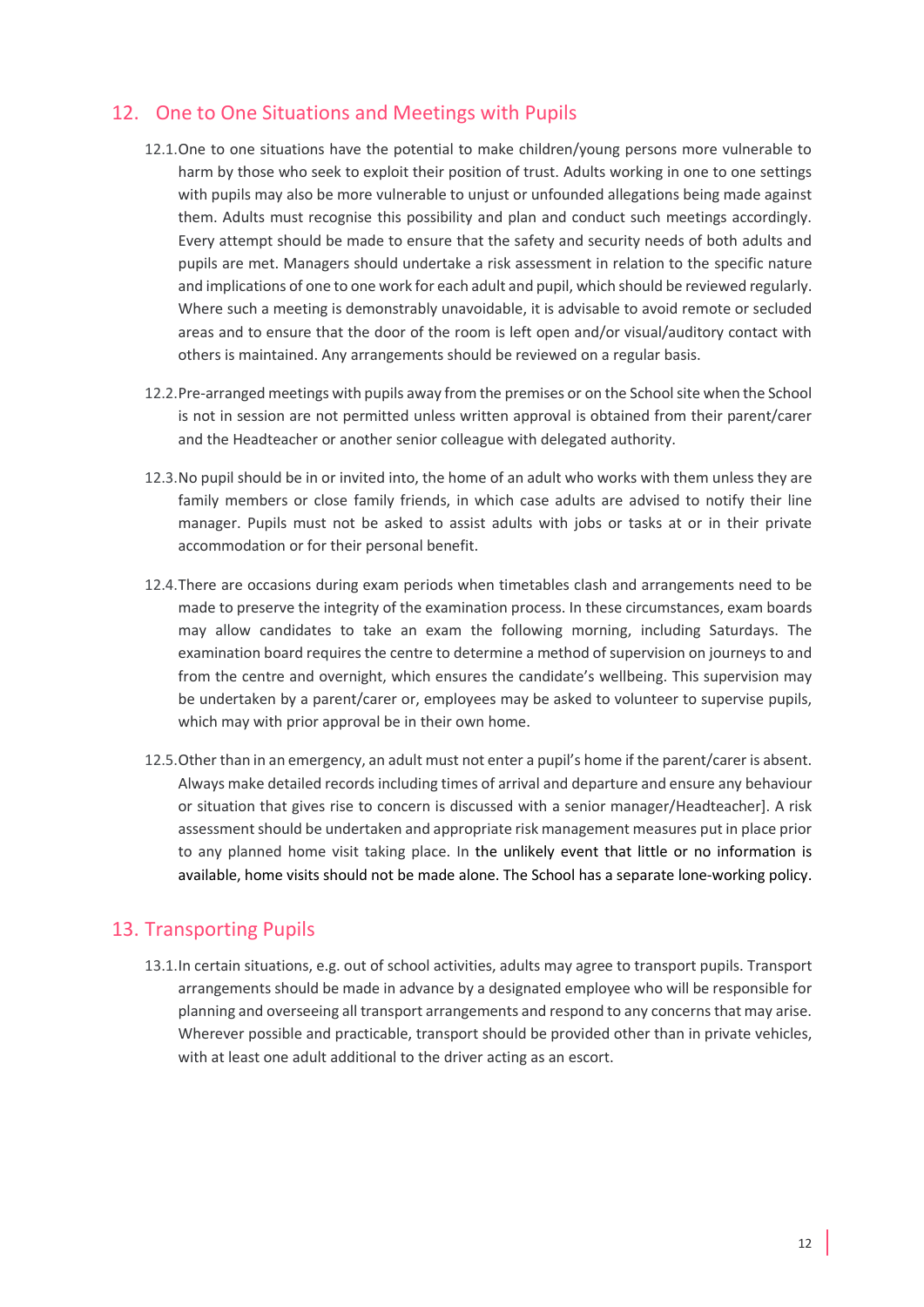- 13.2.Adults should ensure that their behaviour is safe and that the transport arrangements and the vehicle meet all legal requirements. They must ensure that the vehicle is roadworthy and appropriately insured and that the maximum capacity is not exceeded. It is a legal requirement that all passengers wear seatbelts and the driver should ensure that they do so. The driver should be aware of the current legislation concerning the use of car seats for younger children where applicable. It is illegal to drive using hand-held phones or similar devices and the driver must ensure that they adhere to all driving regulations.
- 13.3.It is inappropriate for adults to offer lifts to a pupil, unless the need has been agreed with a manager and, if this falls outside their normal working duties, has been agreed with parents/carers.
- 13.4.There may be occasions where a pupil requires transport in an emergency situation or where not to give a lift may place a pupil at risk. Such circumstances must always be recorded and reported to a senior manager and parents/carers.

#### 14. Educational Visits and School Clubs

14.1.Adults should take particular care when supervising pupils in the less formal atmosphere of an educational visit, particularly in a residential setting, or after-school activity. Adults remain in a position of trust and the same standards of conduct apply. Please refer to the School's policy on educational visits and the Health and Safety policy.

#### 15. Curriculum

- 15.1.Some areas of the curriculum can include or raise a subject matter which is sexually explicit, of a political, cultural, religious or an otherwise sensitive nature. Care should be taken to ensure that resource materials cannot be misinterpreted and clearly relate to the learning outcomes identified by the lesson plan. This plan should highlight particular areas of risk and sensitivity.
- 15.2.The curriculum can sometimes include or lead to an unplanned discussion about subject matter of a sexually explicit, political, cultural, religious or otherwise sensitive nature. Responding to pupils' questions can require careful judgement and adults must take guidance in these circumstances from the Designated Safeguarding Lead. Adults must not enter into or encourage inappropriate discussion about sexual, political or religious activity or behaviour or, discussions which may offend or harm others. Adults should take care to protect children from the risk of radicalisation and should act in accordance with advice given under Part 1 of Keeping Children Safe in Education DfE and accordingly must not express any prejudicial views or, attempt to influence or impose their personal values, attitudes or beliefs on pupils.
- 15.3.Please refer to the School's policy on sex and relationships education (SRE) and, the statement on spiritual, moral, social and cultural development (SMSC), which promotes fundamental British values. Care should be taken to comply with these policies and ensure they are consistently applied.

#### 16. Photography, Videos and other Creative Arts

- 16.1.Please refer to the School's guidance on e-safety, the use of images and the consent forms therein. Adults should have regard to the guidance 'Taking Photographs in Schools'.
- 16.2.Many educational activities involve the taking or recording of images. This may be undertaken as part of the curriculum, extra school activities, for displays, publicity, to celebrate achievement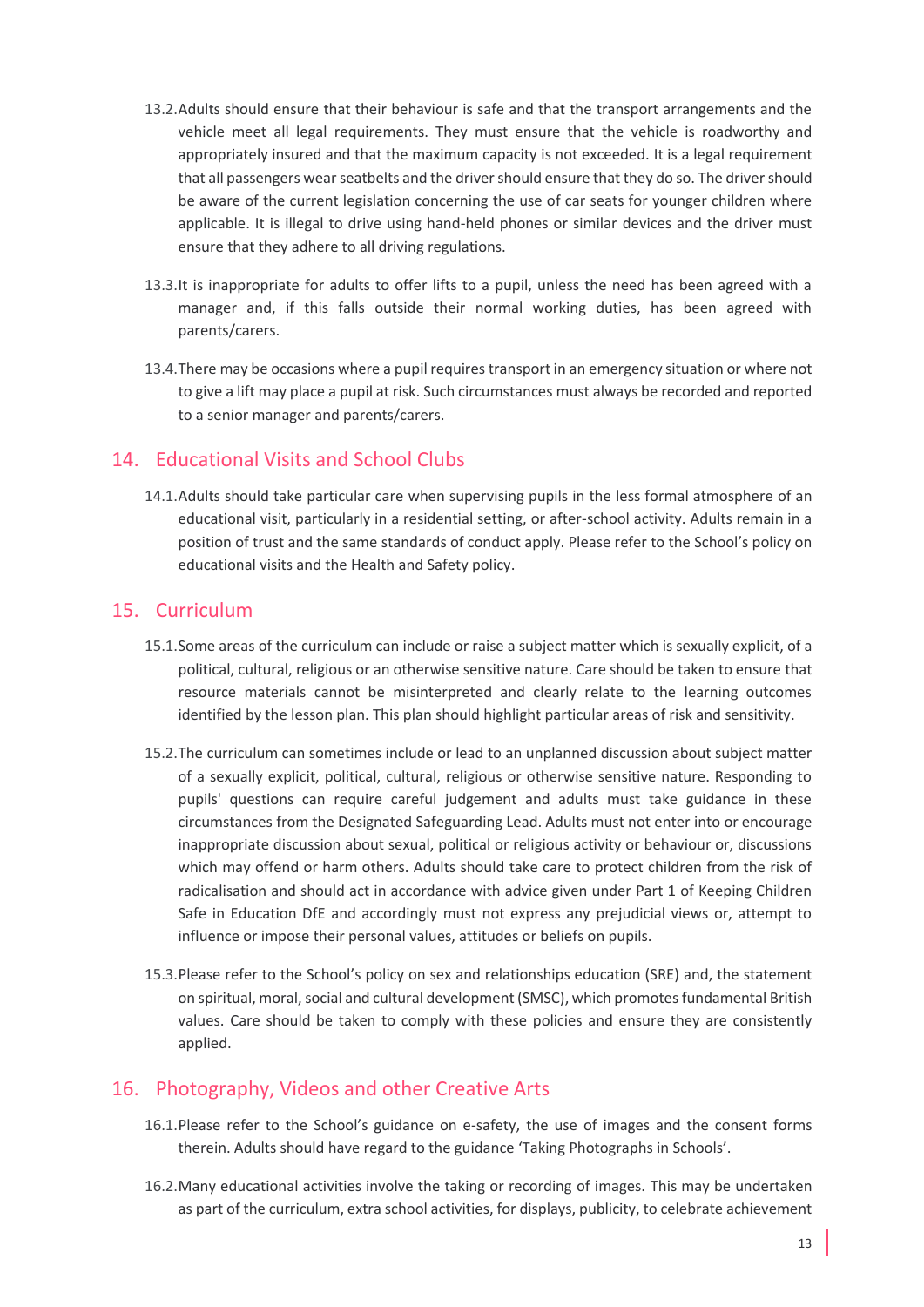or, to provide evidence of the activity. An image of a child is personal data and it is, therefore, a requirement under Data Protection Legislation that explicit consent is obtained from the parent/carer of a child before any images are made such as those used for School web sites, notice boards, productions or other purposes, unless an alternative legal justification for processing this data is applicable.

- 16.3.Adults need to be aware of the potential for such images to be taken and/or misused to create indecent images of children and/or for 'grooming' purposes. Careful consideration should be given as to how these activities are organised and undertaken. There should be an agreement as to whether the images will be destroyed or retained for further use, where these will be stored and who will have access to them.
- 16.4.Adults should remain sensitive to any pupil who appears uncomfortable and should recognise the potential for misinterpretation. It is also important to take into account the wishes of the child, remembering that some children do not wish to have their photograph taken.
- 16.5.Adults should only use equipment provided or authorised by the School to make/take images and should not use personal equipment, mobile telephones or any other similar devices to make/take images.
- 16.6.The following guidance should be followed:
	- $-I$  If a photograph is used, avoid naming the pupil
	- $-I$  If the pupil is named, avoid using the photograph
	- Photographs/images must be securely stored and used only by those authorised to do so
	- $B =$  Be clear about the purpose of the activity and about what will happen to the photographs/images when the lesson/activity is concluded
	- Only retain images when there is a clear and agreed purpose for doing so
	- Ensure that a senior colleague is aware that the photography/image equipment is being used and for what purpose
	- Ensure that all photographs/images are available for scrutiny in order to screen for acceptability
	- $B =$  Be able to justify the photographs/images made
	- Do not take images of pupils for personal use
	- Only take images where the pupil consents to this
	- Do not take photographs in one to one situations
	- Do not display or distribute photographs/images of pupils unless there is consent to do so from the parent/carer
	- Only publish images of pupils where they and their parent/carer have given explicit written consent to do so
	- Do not take images of pupils in a state of undress or semi-undress
	- Do not take images of pupils which could be considered as indecent or sexual
	- Do not take images of a child's injury, bruising or similar (e.g. following disclosure of abuse) even if requested by children's social care
	- Do not make audio recordings of a child's disclosure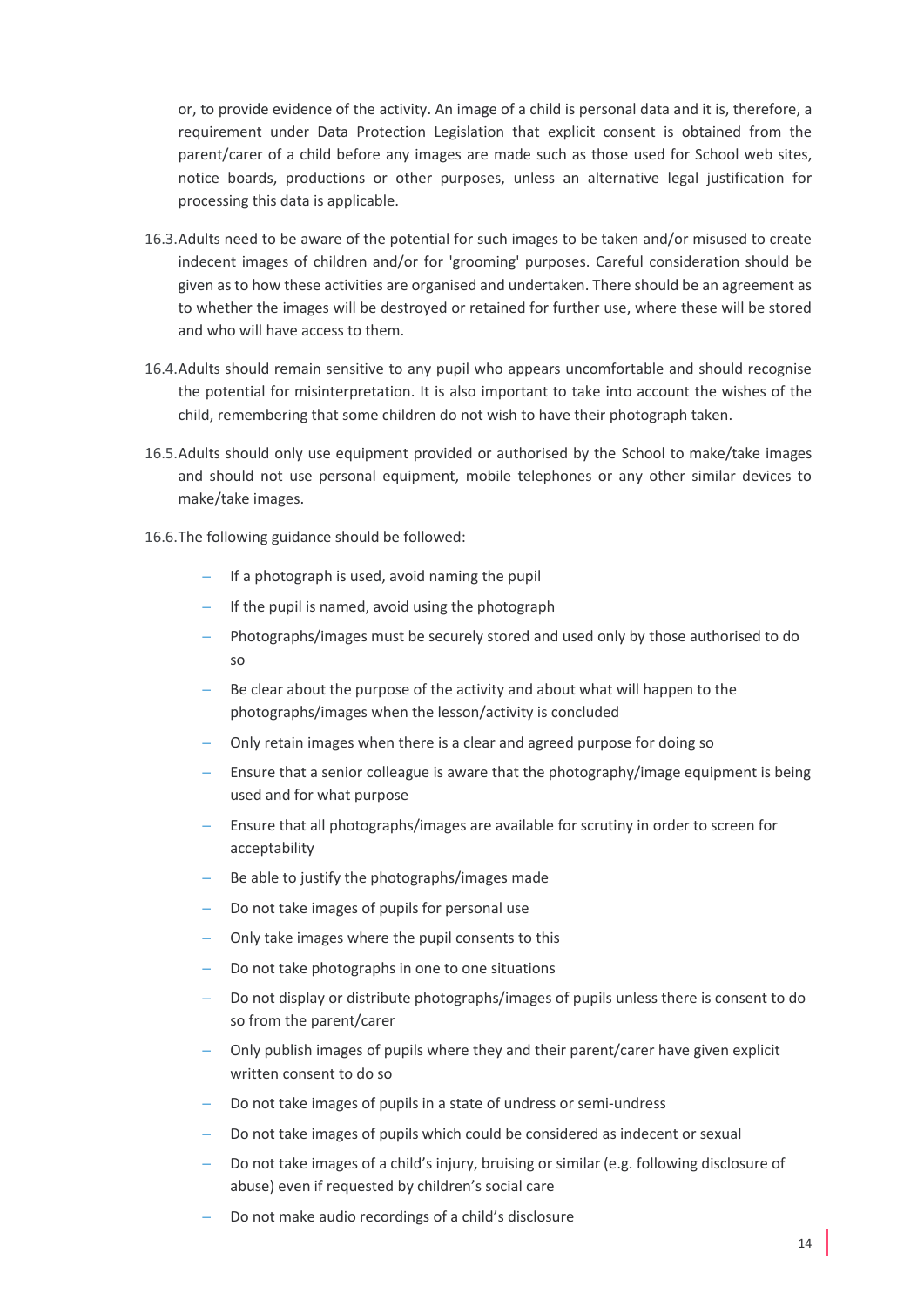## 17. Unacceptable Use of ICT Facilities and Monitoring

- 17.1.This section should be read in conjunction with the School's Acceptable Use Policy. Posting, creating, accessing, transmitting, downloading, uploading or storing any of the following material (unless it is part of an authorised investigation) is likely to amount to gross misconduct and result (where the adult is employed) in summary dismissal (this list is not exhaustive):
	- a) Pseudo-images of children (child abuse images), pornographic or sexually suggestive material or images of children or adults which may be construed as such in the circumstances (that is, writing, texting, pictures, films and video clips of a sexually explicit or arousing nature)
	- b) Any other type of offensive, obscene or discriminatory material, criminal material or material which is liable to cause distress or embarrassment to the School or others.
- 17.2.If indecent images of children are discovered at the premises or on the School's equipment/devices, an immediate referral should be made to the School's designated Safeguarding Lead and Headteacher (unless they are implicated) and the external Designated Officer (DO) and, if relevant, the police contacted. The images/equipment should be secured, should not be used by others and should be isolated from the network. There should be no attempt to view, tamper with or delete the images as this could jeopardise any necessary criminal investigation. If the images are of children are known to the School, a referral should also be made to children's social care in accordance with local arrangements.
- 17.3.The contents of our ICT resources and communications systems are our property. Therefore, adults should have no expectation of privacy in any message, files, data, document, facsimile, telephone conversation, social media post, conversation or message, or any other kind of information or communications transmitted to, received or printed from, or stored or recorded on our electronic information and communications systems. We reserve the right to monitor, intercept and review, without prior notification or authorisation from adults. Usage of our IT resources and communications systems, including but not limited to telephone, e-mail, messaging, voicemail, CCTV, internet and social media postings and activities are monitored to ensure that our rules are being complied with and for the following purposes:
	- a) To monitor whether the use of the e-mail system or the internet is legitimate and in accordance with this Code
	- b) To assist in the investigation of alleged wrongful acts
	- c) To comply with any legal obligation

Personal data will be stored in accordance with the School's Privacy Notices. We may store copies of data or communications for a period of time after they are created, and may delete such copies from time to time without notice. If necessary information may be handed to the police in connection with a criminal investigation.

17.4.Cyber-bullying can be experienced by adults as well as pupils. Adults should notify [insert job title] if they are subject to cyber-bullying. The School will endeavour to protect adults and stop any inappropriate conduct.